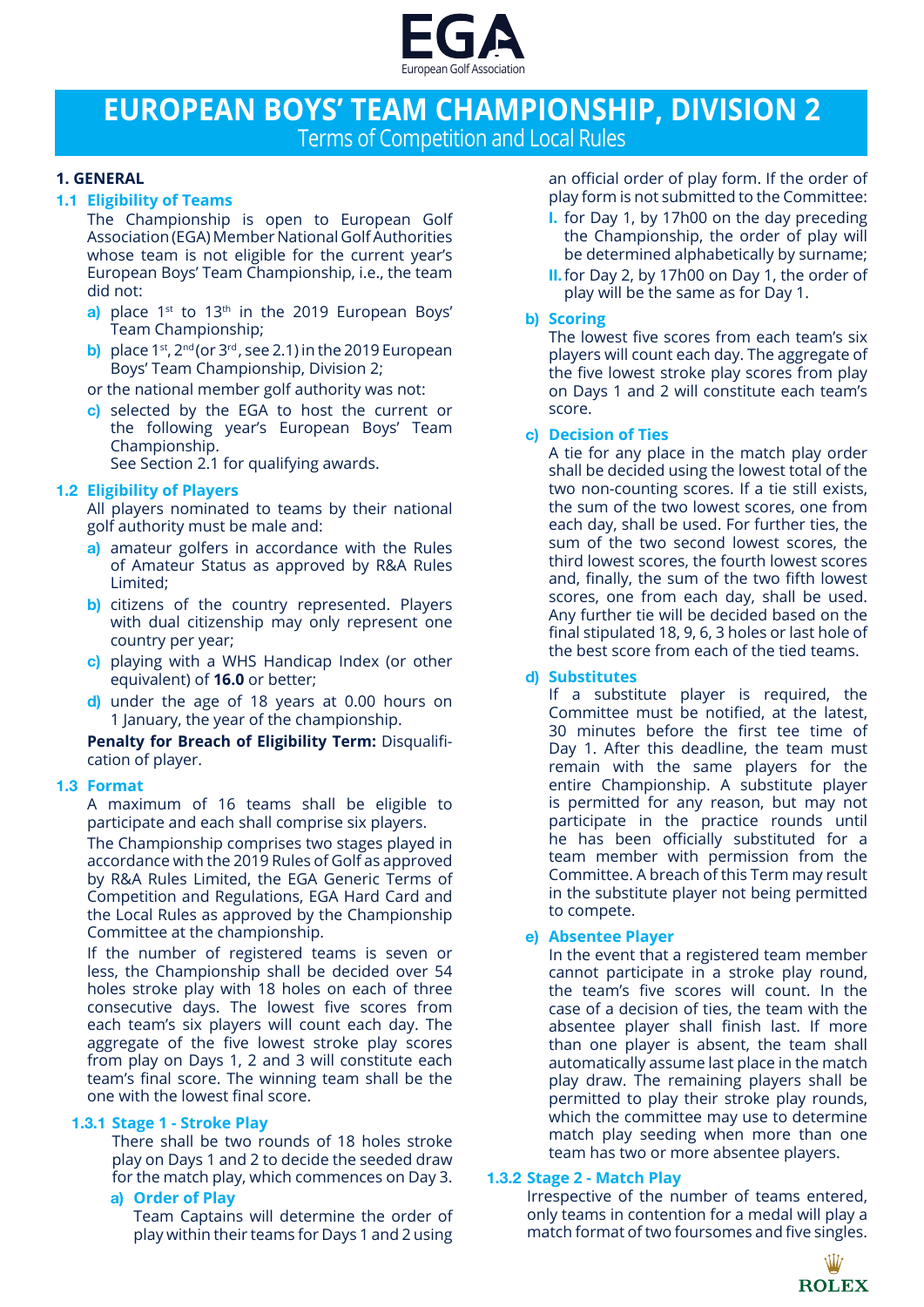

# **EUROPEAN BOYS' TEAM CHAMPIONSHIP, DIVISION 2** Terms of Competition and Local Rules

All other teams will play a one foursome and four singles match format.

The stroke play will determine a seeded order for the match play. A maximum of 16 teams will be divided into a first flight of four teams: 1 vs 4 and 2 vs 3; a second flight of four teams: 5 vs 8 and 6 vs 7; a third flight of four teams: 9 vs 12 and 10 vs 11 and a fourth flight of four teams: 13 vs 16 and 14 vs 15.

If required by the number of participating teams, the seeded draw will change according to a standardised EGA format.

A win in either a foursomes or singles match shall return one point, a tied match, half a point (see 1.3.2 (d)) and a loss, zero points to the team's score.

### **a) Order of Play**

Team Captains must provide the Committee with their team foursomes and singles orders of play using the official order of play form:

- **I.** for Day 3 matches, no later than 30 minutes after the completion of the second round of stroke play.
- **II.**for Day 4 matches, no later than 30 minutes after the completion of their team's flight the previous day.

Failure to submit the official order of play form on time will result in the order of play being determined alphabetically by surname.

Once the official deadline to submit the order of play form has expired, changes in the order of play are not permitted. Exception: substitute Term 1.3.2 (b).

**Penalty for Breach of Term 1.3.2 (a):**  disqualification of all players out of the prestated order of play.

The draw will be published as soon as possible after the deadline has expired.

## **b) Substitutes**

One substitution for the medal-contention foursomes and one substitution for the medal-contention singles may be made for any reason. The Committee must be notified of a substitution no later than 30 minutes prior to the team's first foursomes / singles tee time. The substitute will take the position of the player he substitutes.

The substitution will be published as soon as possible after the deadline has expired.

### **c) Tied Match**

In the event of a match being all square after 18 holes in any round, players shall continue to play until one wins a hole, when the match will be considered won.

**Exception:** Term 1.3.2 (d)

#### **d) Concession of Matches**

When a final team match result is already decided, an individual match may be tied if all participants in that match agree.

**Note:** after 18 holes or any extra hole(s), if the players in an individual match remain all square and the final result of the team match has been decided, the match in question will be tied.

#### **e) Absentee Players**

In the event that one (several) registered team member(s) cannot participate in a stipulated match play round, matches shall be forfeited at a position within the order of play according to the following principles.

**I.** Foursome matches must not be forfeited and must always be played.

**Exception:** in a medal-contention match, if a team has three absentee players, one foursome will be forfeited.

## **II.Non-Medal Contention Matches**

- **i.** If the "withdrawal" occurs before the official deadline to submit the order of play form has expired, the Team Captain will return the order of play form with the absentee player placed in the position of his or her choice in the singles and that match will be forfeited.
- **ii.** If the "withdrawal" occurs after the official deadline to submit the order of play form has expired,
	- **•**  if the absentee player is listed to play in the singles: his match shall be forfeited,
	- if the absentee player is listed to play in the foursome, he will be replaced by one of the players listed to play in the singles. The replacement will be determined by lot and his single match shall be forfeited.

If fewer than four players are available to represent a team, that team must forfeit its match.

### **III.Medal Contention Matches**

- **i.** If the "withdrawal" occurs before the official deadline to submit the order of play form has expired, the Team Captain will return the order of play form with the absentee player(s) placed in the position(s) of his or her choice and the match(es) shall be forfeited.
- **ii.** If the "withdrawal" occurs after the official deadline to submit the order of play form has expired, the absentee player(s) match(es) shall be forfeited

**Exception:** Term 1.3.2 (b).